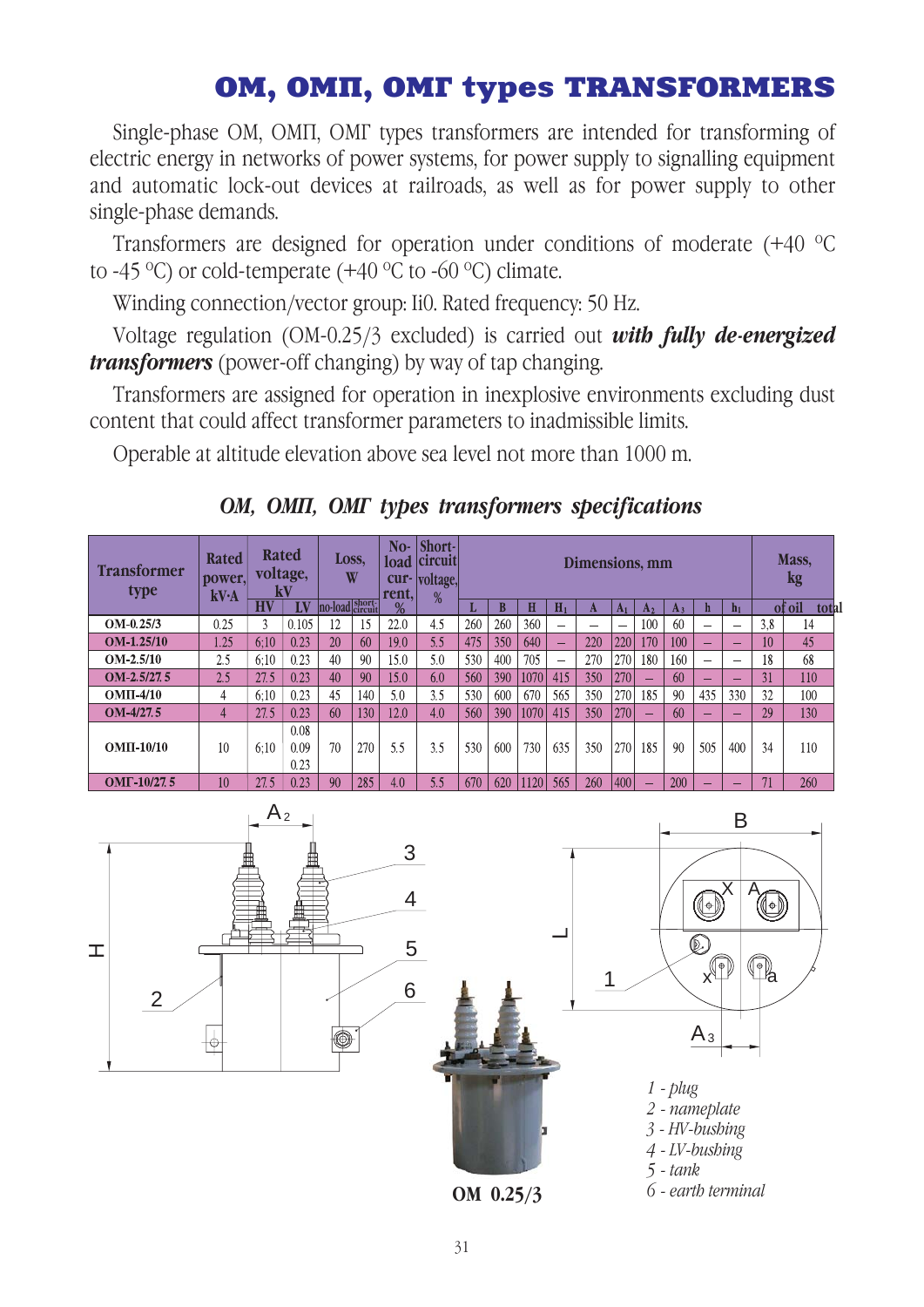



- 1 oil drain plug
- 2 nameplate
- $3 tank$
- 4 eye-ring for transformer boisting
- 5 release valve
- 6 HV-bushing
- 7 LV-bushing
- 8 film cut-out
- $9$ -earth unit
- 10 oil-level indicator
- 11 voltage regulation terminals
- 12 bracket (option)